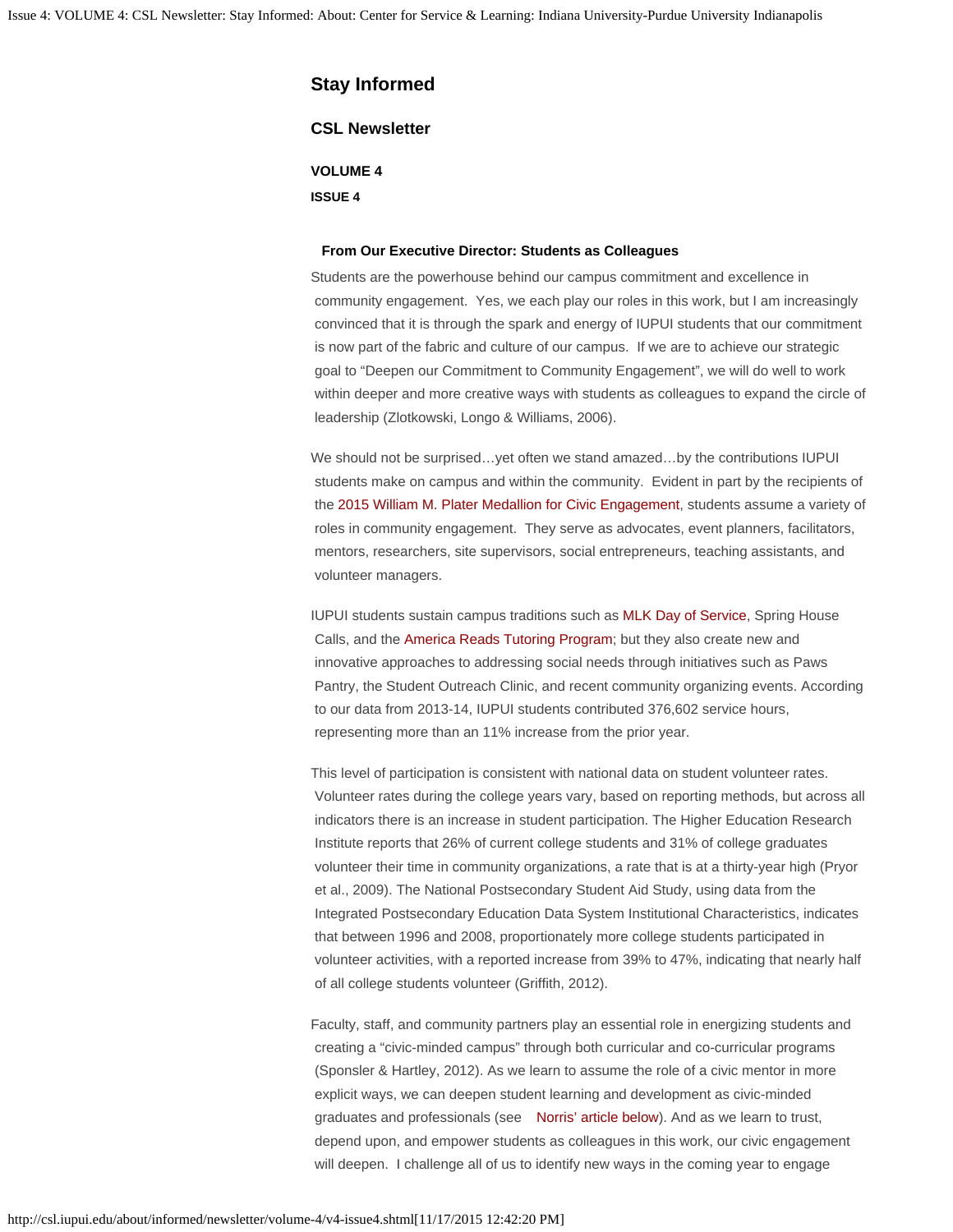Issue 4: VOLUME 4: CSL Newsletter: Stay Informed: About: Center for Service & Learning: Indiana University-Purdue University Indianapolis

 students as colleagues, and may their spark and energy renew our motivations and commitments to this important work.

Citations:

Griffith, J. (2012). A decade of helping: Community service among recent high school graduates attending college. *Nonprofit and Voluntary Sector Quarterly*, *41*(5) 786–801.

Pryor, J. H., Hurtado S., DeAngelo, L., Paluki-Blake, L., & Tran, S. (2009). *The American freshman: The national norms, fall 2009*. Los Angeles: Higher Education Research Institute, University of California, Los Angeles.

Sponsler, L. E. & Hartley, M. (2013). NASPA research and policy institute issue brief: *Five things student affairs professional can do to institutionalize civic engagement.* Washington, DC: NASPA – Student Affairs Administrators in Higher Education

Zlotkowski, E., Longo, N., & Williams, R. (2006). *Students as colleagues: Expanding the circle of service learning leadership.* Campus Compact: Brown University.

## **Slideshow: Sam H. Jones Service Scholars receive other awards**



Sam H. Jones Scholars honored at IUPUI Top 100 Dinner.

1 / 9 **Start**



Many [Sam H. Jones Community Service Scholars](http://csl.iupui.edu/financial-support/scholarships/index.shtml) are recognized with IUPUI awards like the [Top 100](http://alumni.iupui.edu/top100.html), [William M. Plater Civic Engagement Medallion](http://csl.iupui.edu/financial-support/awards/plater.shtml), and graduate with [IUPUI](http://honorscollege.iupui.edu/)  [Honors College](http://honorscollege.iupui.edu/) distinction.

## **Conversations with our Community Partners**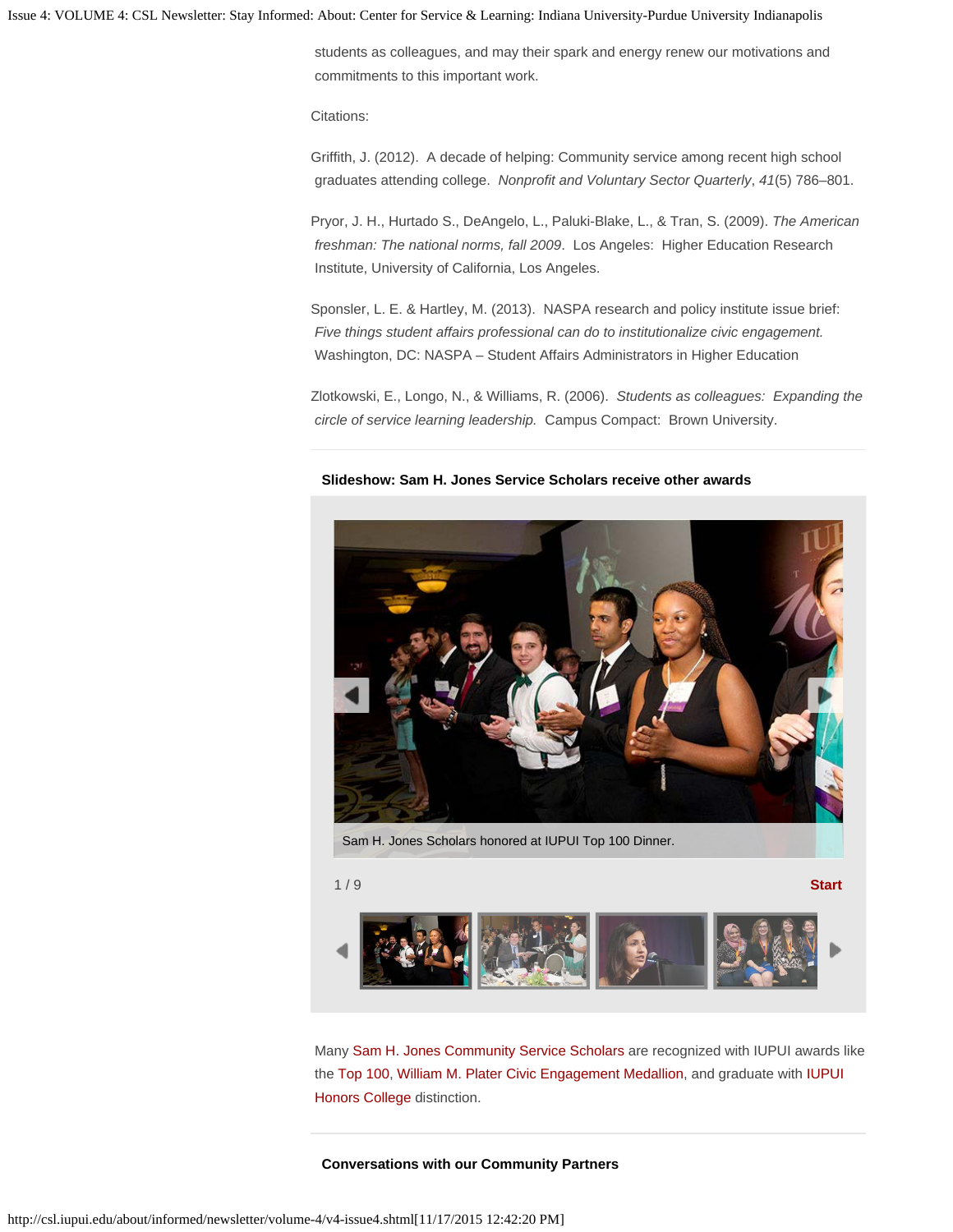The Center for Service and Learning is very fortunate to have strong, long-term partnerships with community organizations and strives for continuous improvement of our programs. To this end, CSL conducted a series of interviews with ten of our community partners who have hosted our [Sam H. Jones Community Service](http://csl.iupui.edu/financial-support/scholarships/service-scholars.shtml)  [Scholars](http://csl.iupui.edu/financial-support/scholarships/service-scholars.shtml) (CSS) to learn more about the benefits and challenges of student participation and the community partner's role in student's educational development . These partners included: the [Ronald McDonald House](http://csl.iupui.edu/about/informed/newsletter/volume-4/www.rmh-indiana.org/), [AMPATH](http://www.ampathkenya.org/), [George Washington Community High](http://csl.iupui.edu/about/informed/newsletter/volume-4/www.myips.org/gwchs)  [School,](http://csl.iupui.edu/about/informed/newsletter/volume-4/www.myips.org/gwchs) [Volunteers of America of Indiana](http://csl.iupui.edu/about/informed/newsletter/volume-4/www.voain.org/), [Big Brothers Big Sisters](http://csl.iupui.edu/about/informed/newsletter/volume-4/www.bebigforkids.org/), the [United Way,](http://csl.iupui.edu/about/informed/newsletter/volume-4/www.uwci.org/) [Indy](http://indyparksfoundation.org/site/what_we_do/indy_urban_acres_farm)  [Urban Acres,](http://indyparksfoundation.org/site/what_we_do/indy_urban_acres_farm) [Exodus Refugee Immigration](http://csl.iupui.edu/about/informed/newsletter/volume-4/www.exodusrefugee.org/), and [Mary Rigg Neighborhood Center](http://csl.iupui.edu/about/informed/newsletter/volume-4/www.maryrigg.org/).

The Community Service Scholar (CSS) program is a part of the Sam H. Jones Community Service Scholarship Program. The activities of CSS are intentionally designed to facilitate their understanding of social issues in Indianapolis and to contribute to the work of community agencies that are addressing those social issues. CSS are matched with a community agency and serve four hours each week where the scholar participates in programs and activities that further the mission of the agency.

During the interviews, our partners were asked questions regarding their satisfaction with the CSS program and the service provided by our scholars. Overwhelmingly, our community partners were satisfied with the CSS program but also provided key suggestions for logistical improvements. A theme that emerged throughout the interviews was the perception of our CSS as exemplars; many of those interviewed believed that CSS enter their service experience better prepared for complicated tasks and more invested in the organization than other student volunteers. The CSS are inquisitive, reliable, quite knowledgeable about social issues, and focused on civic engagement. A second theme that was reiterated in the interviews was the dedication of our community partners to their role as co-educators of our scholars. This is crucial to the success of the CSS program and reinforces the reciprocal and mutually beneficial relationships of our partnerships.

Information gleaned from these community partner interviews will be used for program improvement and additional research to understand how students can develop into civicminded leaders through intentionally designed community experiences.

#### **Sam H. Jones Legacy Lives on through Scholars**

In 2003, after his passing, the [Sam H. Jones \(SHJ\) Community Service Scholarships](http://csl.iupui.edu/financial-support/scholarships/index.shtml)  [Program](http://csl.iupui.edu/financial-support/scholarships/index.shtml) was aptly named after one of Indianapolis's most dedicated and compassionate public servants. Sam H. Jones was a prominent member of the Indianapolis community, breaking barriers between races and advocating for equality throughout his 36 years as President of the [Indianapolis Urban League](http://csl.iupui.edu/about/informed/newsletter/volume-4/www.indplsul.org). Diahann Hollowell (Dee), a current supervisor of a scholar and personal friend of the late Sam Jones was asked to reflect on his legacy and the scholarship program. Our Sam H. Jones Scholars, Dee says "are perfectly named because of their devotion to community and their example of leadership. Sam would be very proud."

Mr. Jones worked tirelessly for social and economic equality; targeting justice, education, housing, employment, and youth issues throughout the community.

By accepting the role as a SHJ scholar, students associate themselves with the unselfish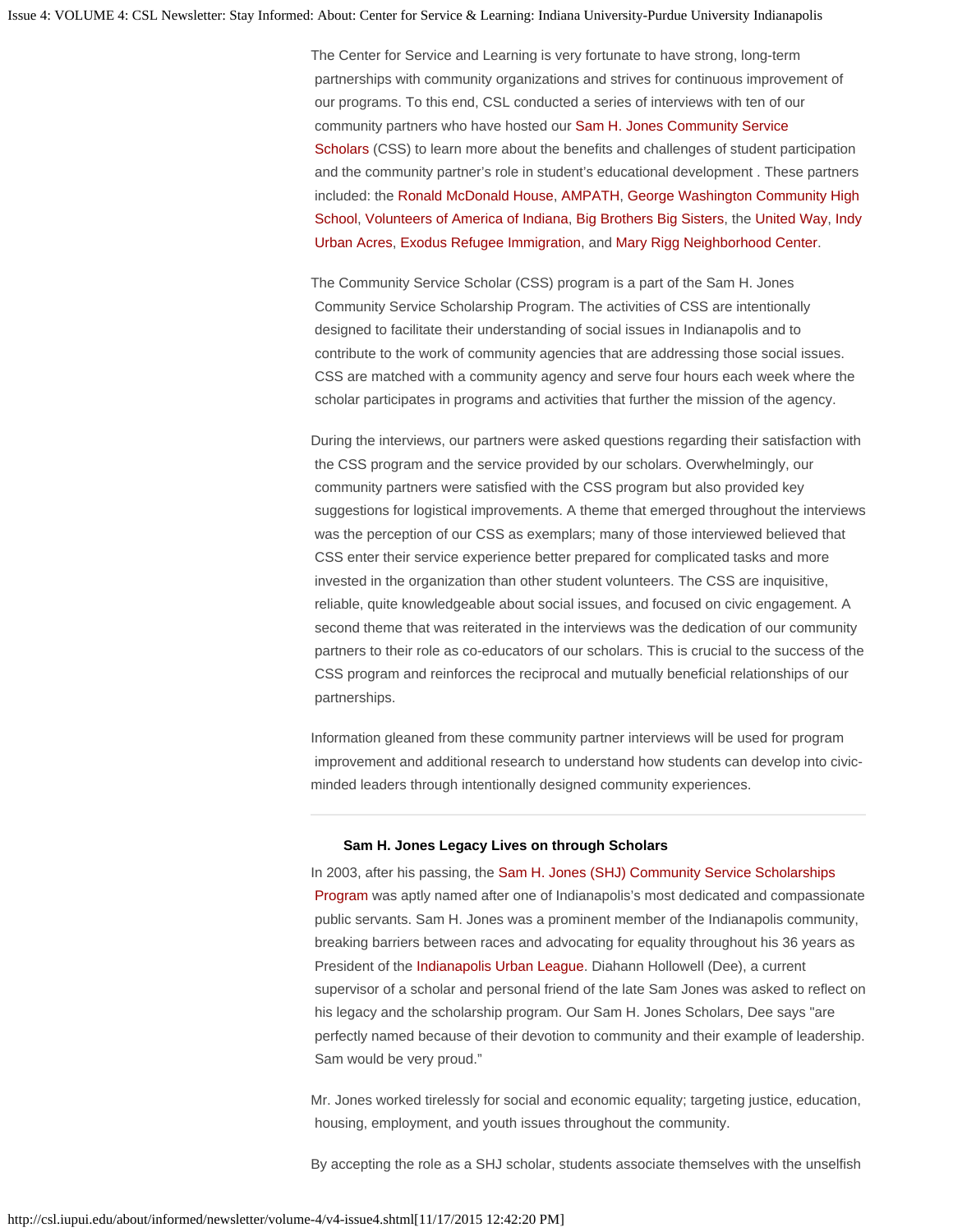service, leadership, and commitment that Sam Jones embodied. For a man whose life work was about breaking barriers and building bridges, the work of the SHJ scholars strengthens those ties by developing themselves as social advocates and improving the community. Their work is a tribute to his legacy and his idea of a better Indianapolis.

As Dee Hollowell states, "Sam worked diligently to build a bridge with all members of the community, especially students. It was my honor and privilege to learn about volunteering and commitment over the years exampled by his leadership throughout our city."

## **Are You a Civic Mentor?**

## <span id="page-3-0"></span>*By Kristin Norris, Director of Assessment, CSL*

Consider the various ways, purposes, and subsequent dialogue you have with students. Would you consider yourself to be a *civic* mentor? The concept of being a civic mentor stems from 'functional' mentoring (Thorndyke, Gusic, & Milner, 2008) whereby a mentee is paired with a mentor who has specific expertise. Historically, mentoring relationships have focused on the growth and accomplishment of an individual and may include several forms of assistance (e.g., access to social networks, providing opportunities to display talents and skills, counseling, serving as a reference). In addition, mentoring relationships may include broad forms of support including role modeling and psychological support. But what if students had a civic mentor? What would that look like and would having a civic mentor increase the likelihood of developing civic-minded graduates?

In a recent study, I explored this very concept. A civic-mentoring relationship is defined as a developmental partnership through which one person shares knowledge, skills, information and perspectives to foster the civic-minded growth of another (adapted from Norris & Miller, 2012). Civic mentoring is powerful because it holds great potential for creating opportunities for collaboration, dialogue, and problem-solving in complex community settings. Students participating in a service-based scholarship program and who indicate they have a civic mentor are more civic-minded at the end of the program, compared to those who do not have a civic mentor. Subsequent examination of the attributes of the civic-mentoring relationship (i.e., closeness of relationship, content, context of interactions, and students' perception of their mentors' civic-mindedness) revealed that the topics discussed during their interactions and the extent to which the students perceived their mentor to be civic-minded influence students' development of civic-mindedness.

These findings call into question the role of civic mentors in higher education and one's capacity to serve as a civic mentor. They also illuminate the challenges associated with having difficult conversations with students in an educational context and the inherent tension that may exist between a mentor's personal convictions and their role on campus. The results of this study confirm that more often than not, conversations around issues of power, privilege, politics, and democratic principles and processes are not happening. But more importantly, the results also suggest that civic mentoring holds great potential for developing the next generation of informed and engaged participants in society. So, are you a civic mentor? And how might you reconsider your role as a civic mentor and subsequently, the ways in which you create opportunities for meaningful